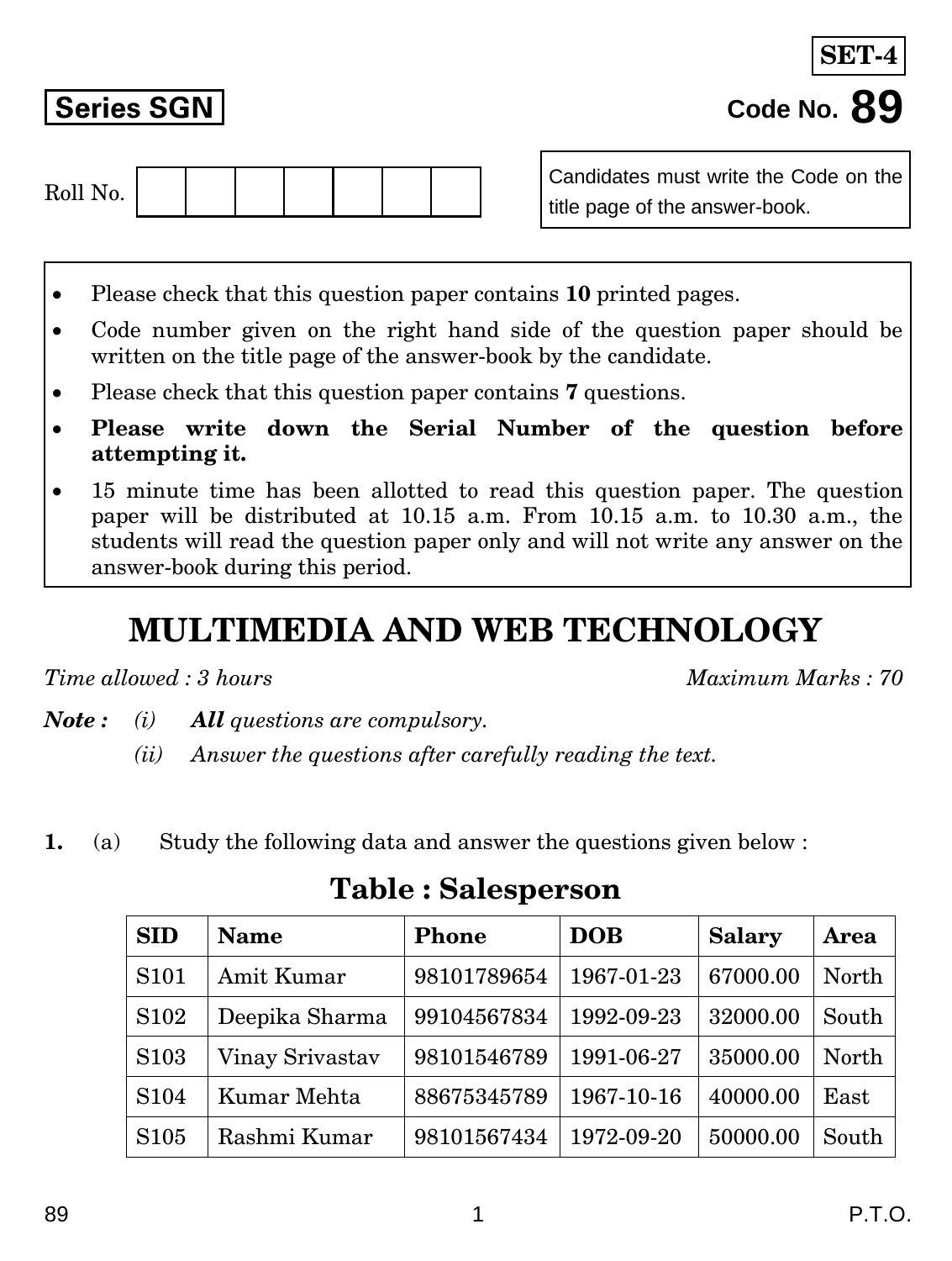|                   | (i)   | table?            | Which key can be chosen as the primary key of the above                                                                                  | 1              |
|-------------------|-------|-------------------|------------------------------------------------------------------------------------------------------------------------------------------|----------------|
|                   | (ii)  |                   | What is the degree and cardinality of the given table ?                                                                                  | 1              |
|                   | (iii) |                   | Write the suitable data types of SID and DOB columns.                                                                                    | 1              |
|                   | (iv)  | SQL to            | With reference to the above given table, write commands in                                                                               |                |
|                   |       | (A)               | Insert First record in the table.                                                                                                        |                |
|                   |       | (B)               | Display the names of employees who have salary higher<br>than 45000.                                                                     | $\mathbf{2}$   |
| (b)               |       |                   | Which multimedia component has extension as .MOV?                                                                                        | 1              |
| $\left( c\right)$ |       |                   | Name any two image formats that are most popularly used while<br>designing web pages.                                                    | 1              |
| (d)               | him?  |                   | In an amusement park, the trainer wants to give the simulation of a<br>cockpit. Which of the following multimedia technologies will help | 1              |
|                   |       |                   | • Video on Demand                                                                                                                        |                |
|                   |       | • Virtual Reality |                                                                                                                                          |                |
|                   |       |                   | • Video Conferencing                                                                                                                     |                |
| (e)               |       |                   | Mention any one use of multimedia in                                                                                                     | $\overline{2}$ |
|                   | (i)   | Education         |                                                                                                                                          |                |
|                   | (ii)  |                   | Entertainment                                                                                                                            |                |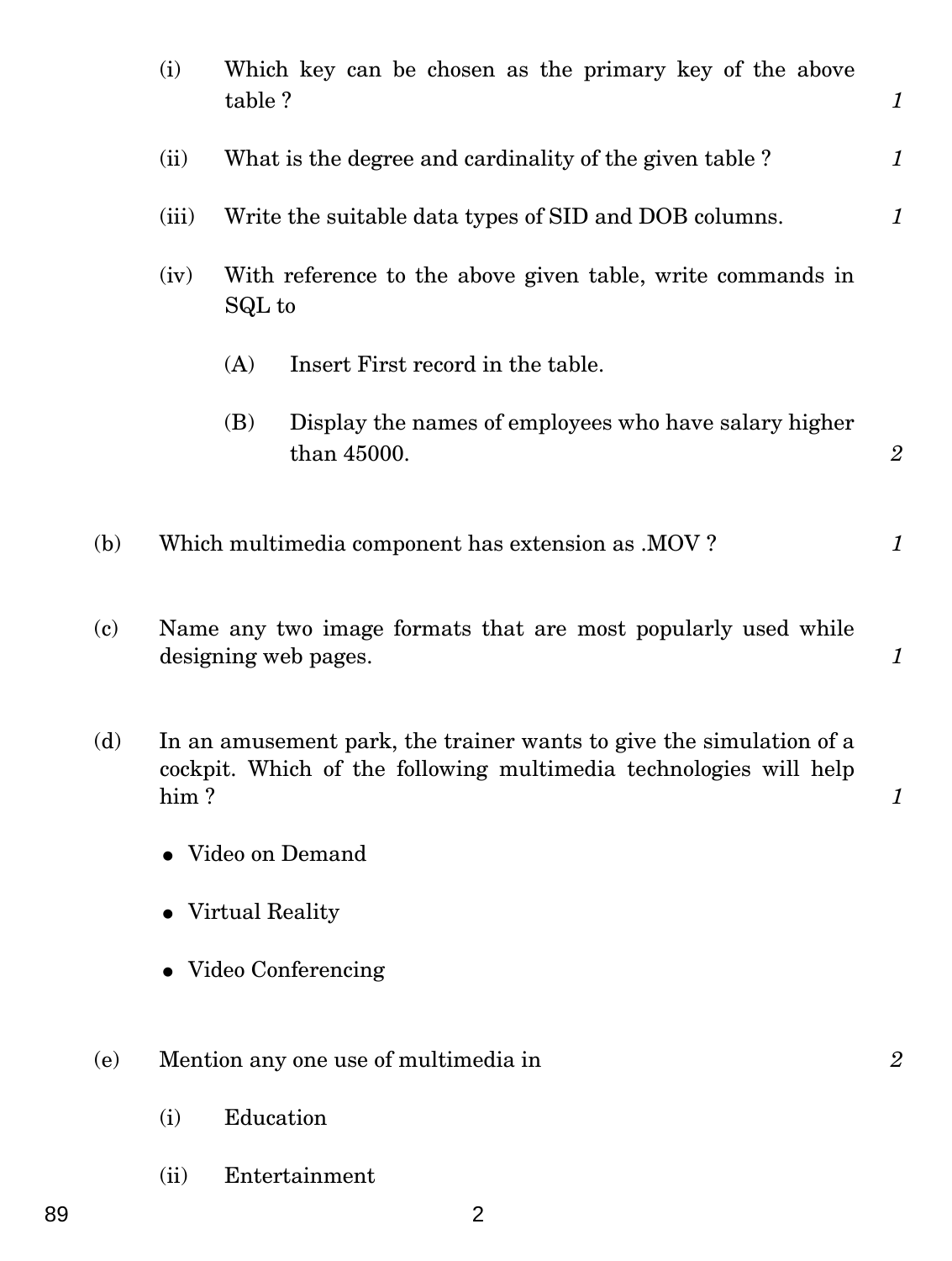- **2.** Answer the following questions based on Macromedia Flash :
	- (a) What is a blank key frame ? *1*
	- (b) Write any two types of symbols that are in Flash. *1*



- (i) What is the name of the hidden layer ? *1*
- (ii) Which layer is the current layer ? *1*
- (iii) What are the names of the tools labelled as A and B? 2
- (d) Consider the figure given below and do as directed :



- The arrow on the right hand side shows the position for frame 20.
- The arrow on the left hand side shows the position for frame 1.
- The arrow in frame 1 rotates to frame 20 as shown.
- The image of the arrow is saved in Flash Library.

Write the procedure and property settings for animating the above scenario. *4*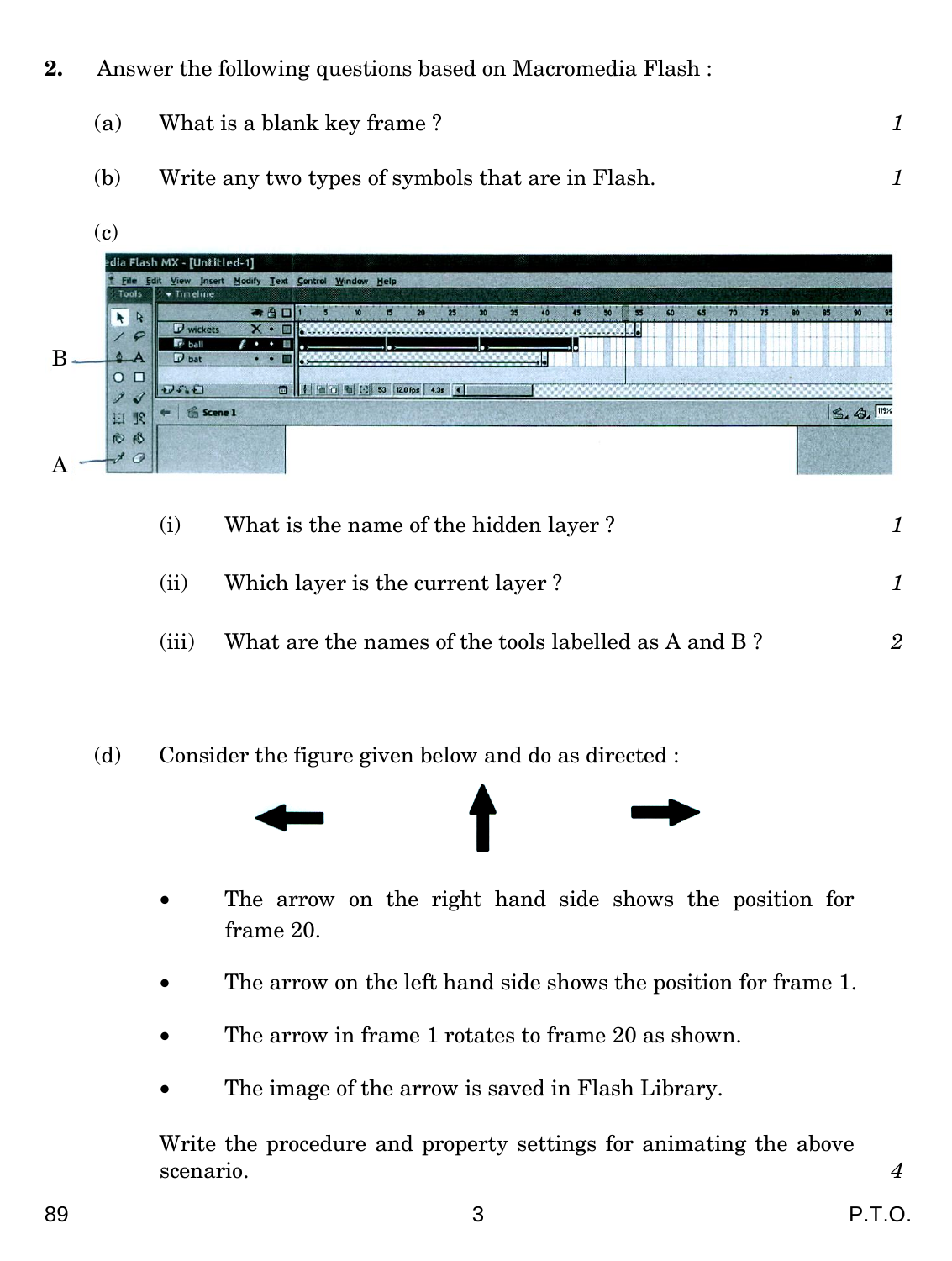## **3.** Answer the following questions based on HTML :

- (a) Write the name of tag and attribute to create a radio button in a form. *2*
- (b) Write the HTML code to generate a Web Page in the format given below : *8*



Consider the following while writing the HTML code :

- 1. Title of the page should be ''Open Source Initiative''.
- 2. Heading of the page is "Brown".
- 3. Picture used in the page is the file ''OSI.jpg''.
- 4. Text in paragraph is red.
- 5. Table should have a border of width 1, border of the table should be "green".
- 6. Images used in the table are : img1.jpg, img2.jpg, img3.jpg, img4.jpg

89 4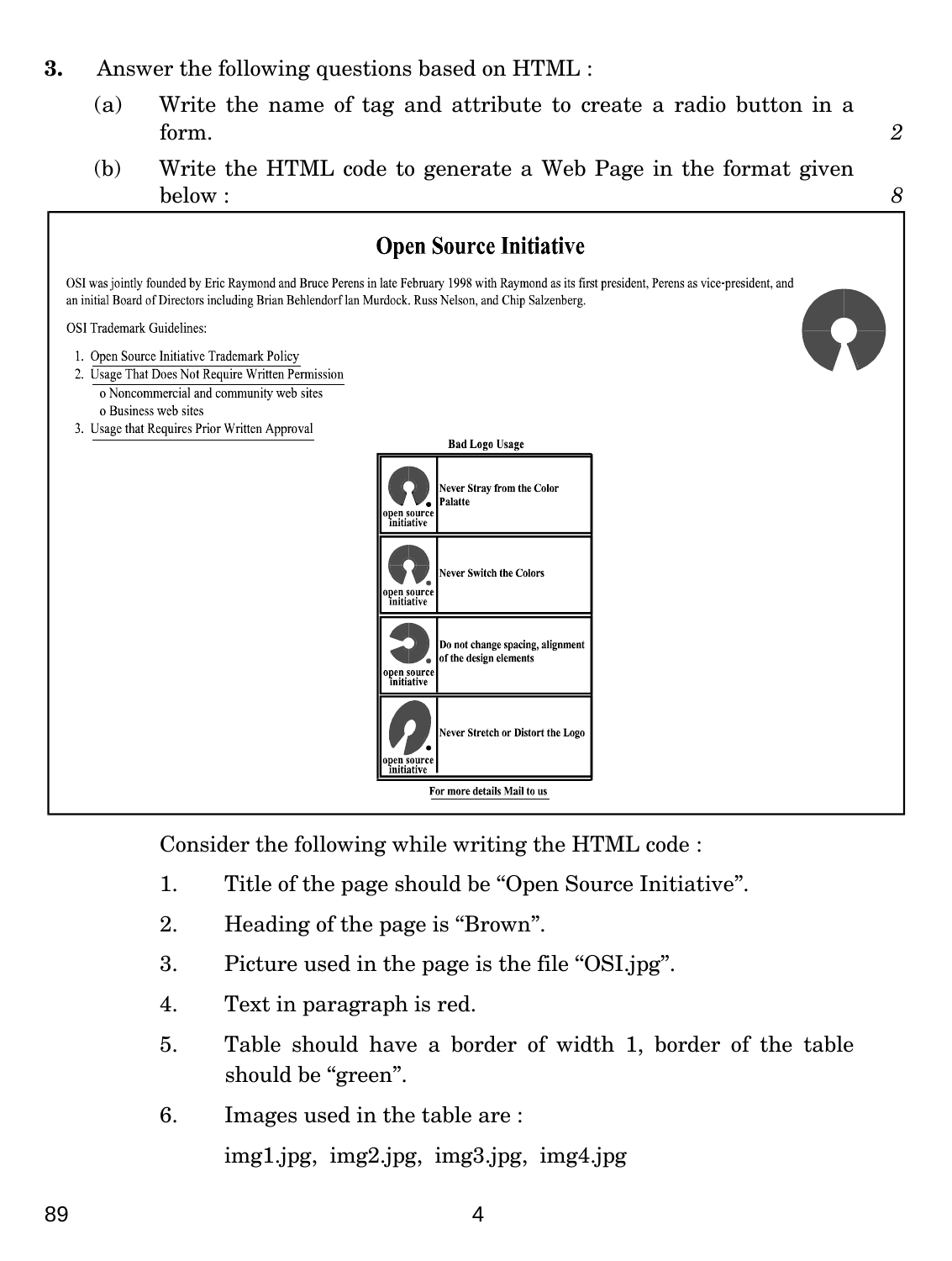- 7. Pages linked to :
	- Open Source Initiative Trademark Policy as ''trade.html''.
	- Usage That Does Not Require Written Permission as ''perm.html''.
	- Usage That Requires Prior Written Approval as ''prior.html''.
- 8. Bottom message is of size 2 and is mail linked to contact@abc.com.
- **4.** Answer the following questions based on PHP :
	- (a) Identify the errors and rewrite the following code underlining the changes : *2*

```
 <? PHP
 for (Sx = 0; Sx < 8; Sx + 1){
If ( $x == 6){
continue;
}echo $x;
>
```
(b) (i) What is a constant ? Declare a constant MAX assign the value 15. *2* 

```
(ii) Write any two features of PHP. 1
```
(c) Write any two points of difference between echo and print statements. *2*

(d) Give the output of the following statements : *3*

- (i) echo substr(''Multimedia and Web Technology'', 0,2) ;
- (ii) echo  $20+(3+5)\%2$ ;
- (iii) echo date("M-d-Y", mktime $(0,0,0,14,1,2001)$ );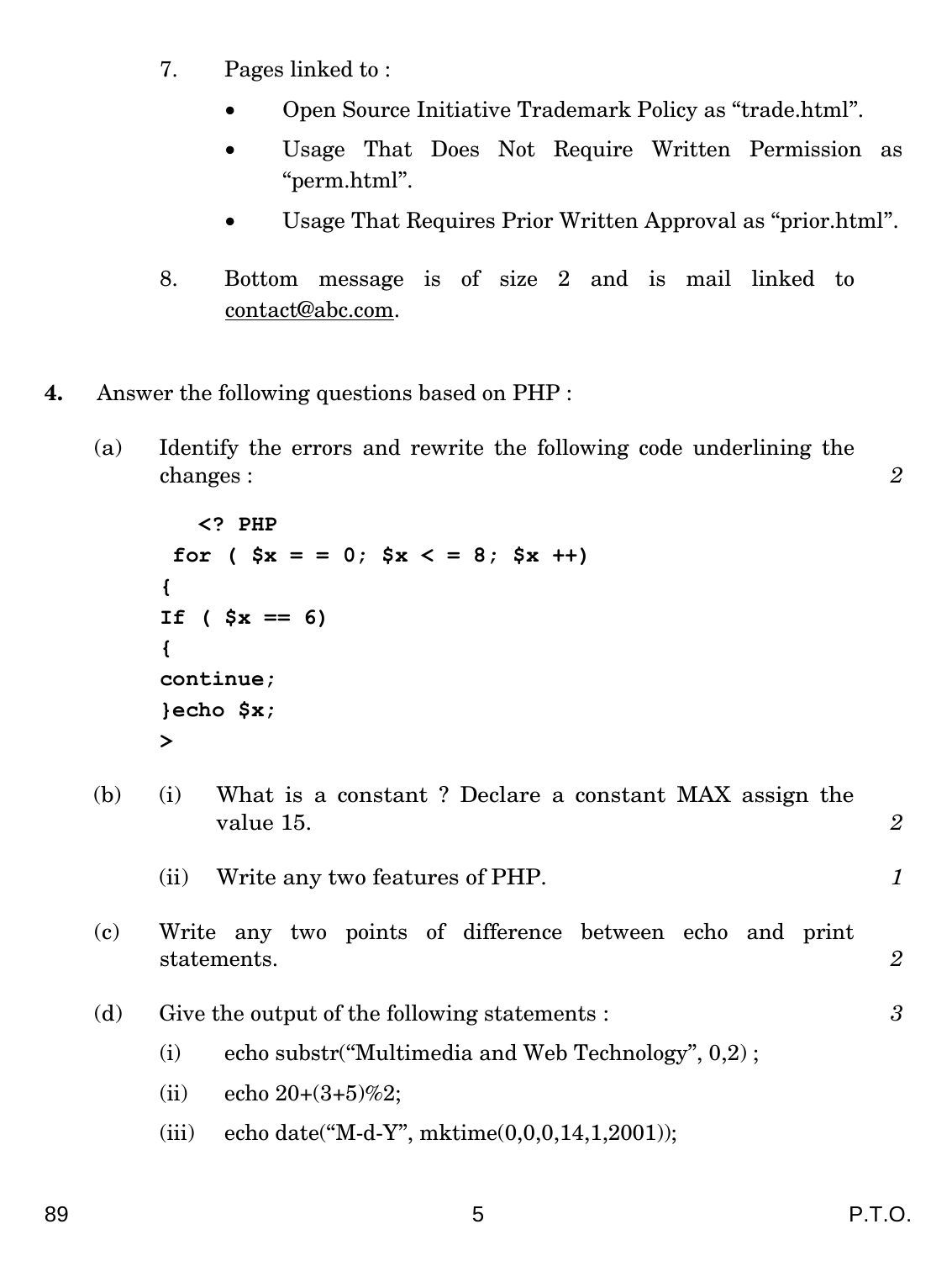- **5.** Answer the following questions based on PHP :
	- (a) Write the output of the following code : *2*

```
<?php
    $fruits = array ("mango", "apple", "pear",
"peach");
    $fruits = sort($fruits);
  for($x = 0; $x < = 3; $x + +)
echo ($fruits[$x]. "<br>");
    ?>
```
- (b) Write the name of the PHP built-in function :
	- (i) To return reverse of a string.
	- (ii) To format a local time/date. *2*
- (c) Following is the code to create a connection to the server and to create a database named DB1 in mySql. Fill in the blanks to complete the code : *3*

```
<?php
$servername = "localhost";
$username = "username";
$password = "password";
// Create connection
$conn = mysqli_ _____($servername, $username,_____);
// Check connection
if ________{
die("Connection failed: " . mysqli_connect_error());
}
// Create database
$sql = "____________ DATABASE DB1";
if (mysqli_query($conn, _______))
 {
echo "Database created successfully";
}
else
{
echo "Error creating database: " . mysqli_error($conn);
}
mysqli_close(________);
?>
```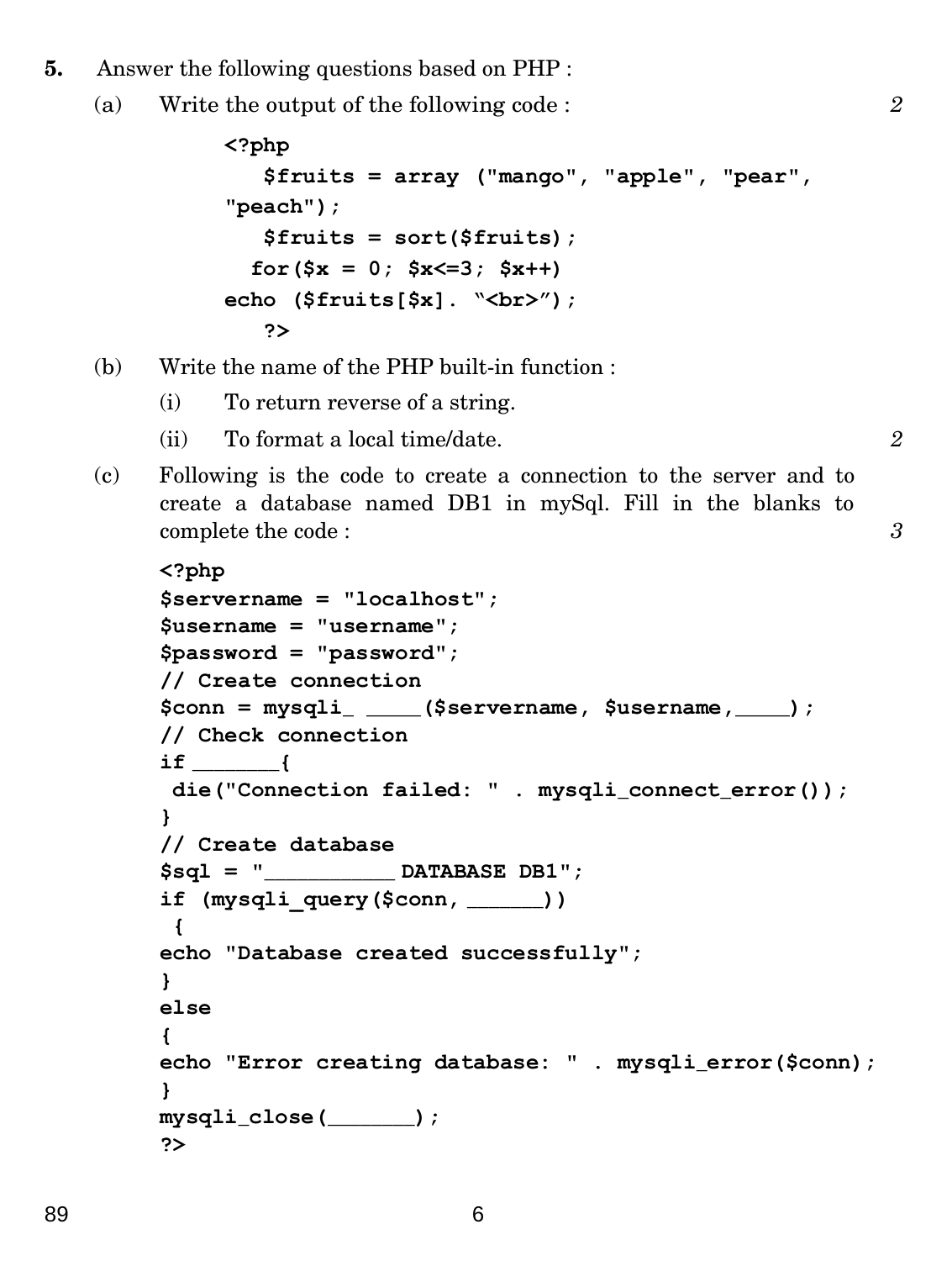(d) Create a text file named try.txt using PHP and write the following lines into it : **3** 3 Hello students! How are you? All the best for exams.

Then write the code to count the number of vowels in it.

- **6.** Answer the following questions based on JavaScript :
	- (a) The following code has error(s). Rewrite the correct code underlining all the corrections made : *2*

```
var j;
var i =15;
var flag = 1;
while( j = 2 j < i; j++){
If(i % j = 0)
{
flag == 0;
break;
}
}
```
(b) Rewrite the given code using switch.... case : *2*

```
var x,y,z,w;
x=0; y=0; z=0; w=0;
if( a = = 1)
x++;
else if(a = =2)
y++;
else if(a = =3)
z++;
else
w++;
```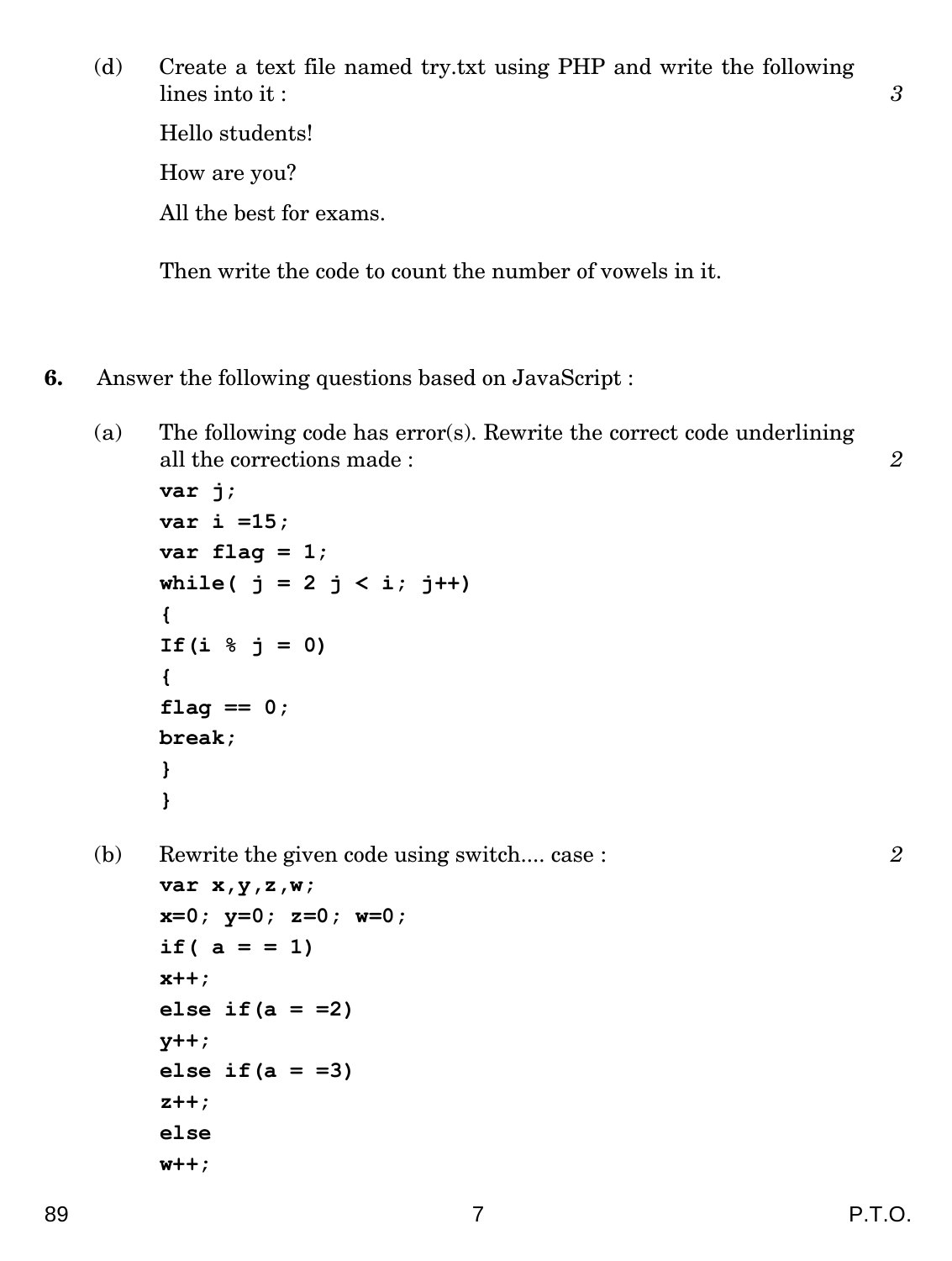```
var a = 1;
var b = 2;
var c;
var d;
c = ++b;
d = a++;c++;
```
(d) Write HTML coding with form and Javascript to display the output as shown :  $\frac{4}{4}$ 

> Click on your stream O Science O Commerce O Humanities click

When the user selects his stream and clicks on the button, then his choice should be displayed as shown :

> Click on your stream Science O Commerce O Humanities click | You have selected Science

**7.** Answer the following questions based on Communication and Network concepts :

| (a) | When is a repeater used in a computer network?                          |  |
|-----|-------------------------------------------------------------------------|--|
| (b) | Write the full form of GPRS.                                            |  |
| (c) | Amit and John have connected their mobile phones to transfer a<br>song. |  |
|     | What type of network is formed?<br>(i)                                  |  |

(ii) Which communication media out of coaxial cable, bluetooth and satellite link should they use to transfer the file ? *2*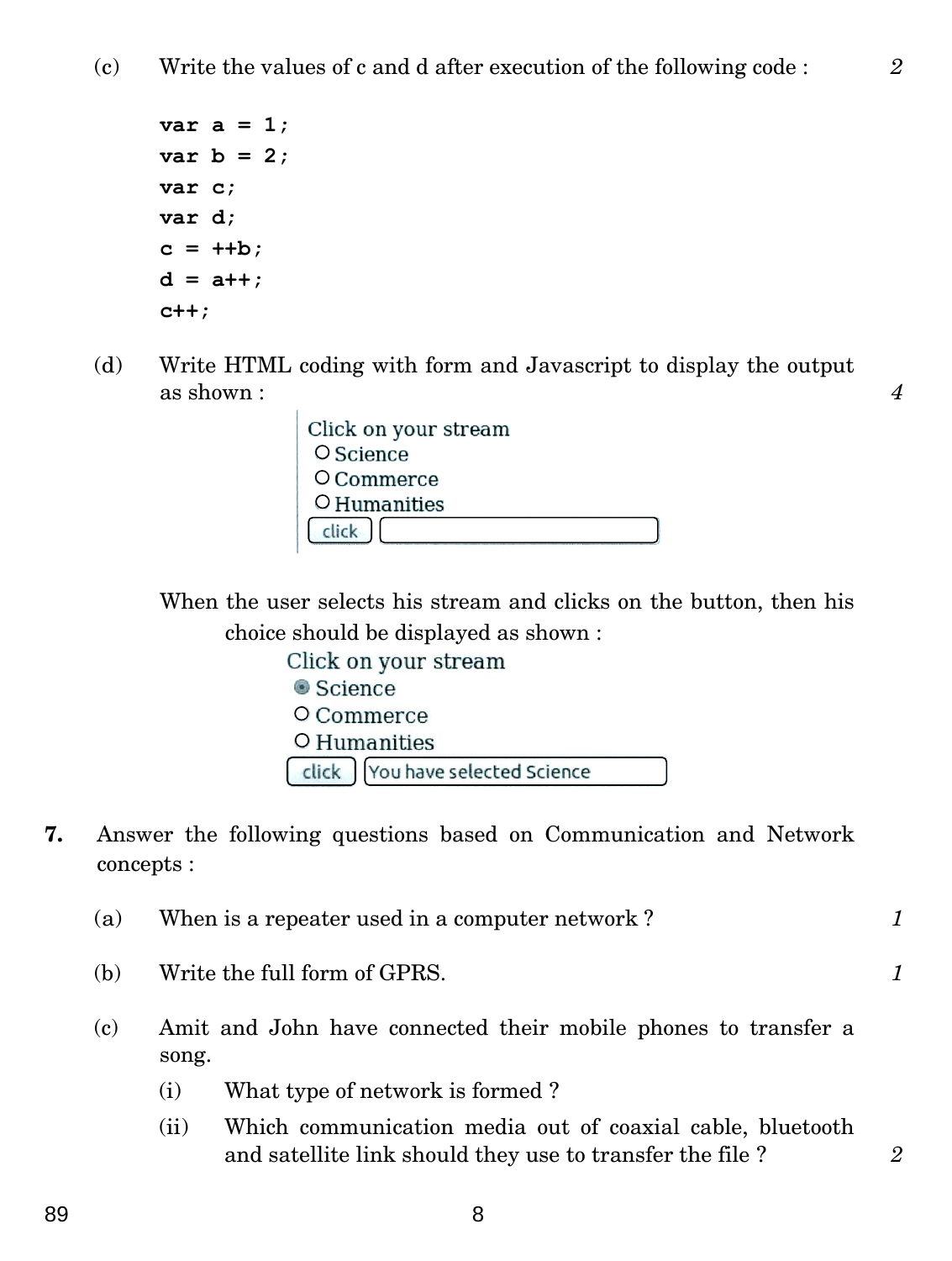- (i) IP Address
- (ii) Video Conferencing

(e) Hi Speed Technologies Ltd. is a Delhi based organization which is expanding its office setup to Chandigarh. At Chandigarh office campus, they are planning to have 3 different blocks for HR, Accounts and Logistics related work. Each block has a number of computers which are required to be connected in a network for communication, data and resource sharing.

As a network consultant, you have to suggest the best network related solutions for them for issues/problems raised in (i) to (iii), keeping in mind the distances between various blocks/locations and other given parameters.

## **CHANDIGARH Office**



Shortest distances between various blocks/locations :

| <b>HR Block to Accounts Block</b>      | 400 metres |
|----------------------------------------|------------|
| Accounts Block to Logistics Block      | 200 metres |
| Logistics Block to HR Block            | 150 metres |
| DELHI Head Office to CHANDIGARH Office | 270 km     |